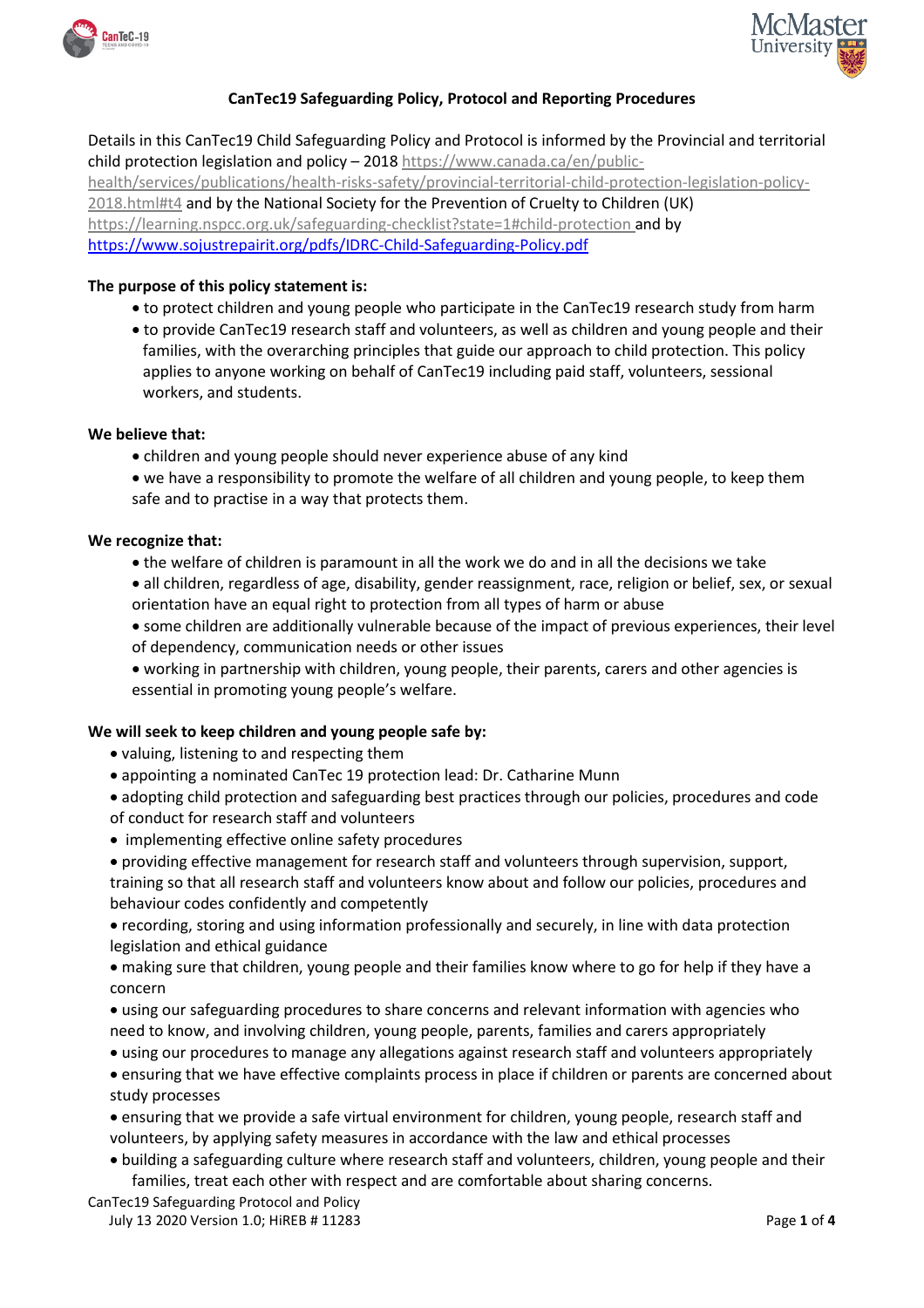



# **Child Safeguarding Code of Conduct**

CanTec19 research staff, volunteers and students whose work involves children must adhere to the following standard of conduct:

- Treat children and young people with respect regardless of race, colour, gender, language, religion, mental or physical disability, sexuality or gender identity, and national, ethnic or social origin, or any other status.
- Use positive methods to manage behaviour
- Contribute to an environment where children and young people are listened to, respected, valued, and do not have their concerns and feelings dismissed because of their status
- Ensure contact with children and young people is appropriate at all times and not an invasion of privacy; in specifically assisting children with disabilities
- Respond to all concerns, allegations, or disclosures according to our reporting procedures (see below)
- Cooperate with any investigation into violations of the child safeguarding policy (including interviews) and proactively disclose information helpful to the investigation
- Maintain appropriate professional boundaries when engaging with children and young people in online contexts including (but not limited to) email and social media.

## **In Ontario a child is in need of protection [in the following circumstances]:**

- Physical harm including failure to adequately care for or supervise, or pattern of neglect
- Likely risk of physical harm
- Sexual abuse or exploitation
- Likely risk of sexual abuse or exploitation
- Failure to provide or consent to treatment to cure, prevent or alleviate physical harm or suffering
- Emotional harm
- Failure to provide or consent to treatment or services to remedy emotional harm
- Likely risk of emotional harm
- Failure to obtain or consent to treatment to alleviate a mental, emotional or developmental condition that could seriously impair the child's development
- Parent has died or unavailable and has not made adequate provision for child's care and custody
- Parent refuses or unable to resume child's care following residential placement
- Child younger than 12 and has repeatedly injured another r person or caused loss or damage to property with encouragement of parent or due to failure to supervise properly
- Parent is unable to care for child and matter is brought before the court on consent of parent and child (if child is over 12)
- Child is 16 or 17 and prescribed circumstance or condition exists (see following bullet point)
- Amendments in the last five years: N.B. The Act is new in 2018. The new legislation removed "abandonment" as a ground for intervention and added the ground for children aged 16 and 17 ("the child is 16 or 17 and a prescribed circumstance or condition exists").

#### **Duty to report in Ontario**

If a person, including a person who performs professional or official duties with respect to children, has reasonable grounds to suspect [any of the grounds for a finding that a child is in need of protection], the person shall immediately report the suspicion and the information on which it is based to a society (e.g.CAS). The duty is ongoing (so subsequent incidents or information will give rise to a new duty to report) and the duty cannot be delegated to another person. The duty is not mandatory in respect of children who are 16 or 17, but reports may be made in respect of such children.

#### **Reporting and responding to concerns**

Research staff and volunteers of the CanTec19 Study are responsible for reporting and responding to concerns about the safety of children and young people they come into contact within the context of their

CanTec19 Safeguarding Protocol and Policy July 13 2020 Version 1.0; HiREB # 11283 Page **2** of **4**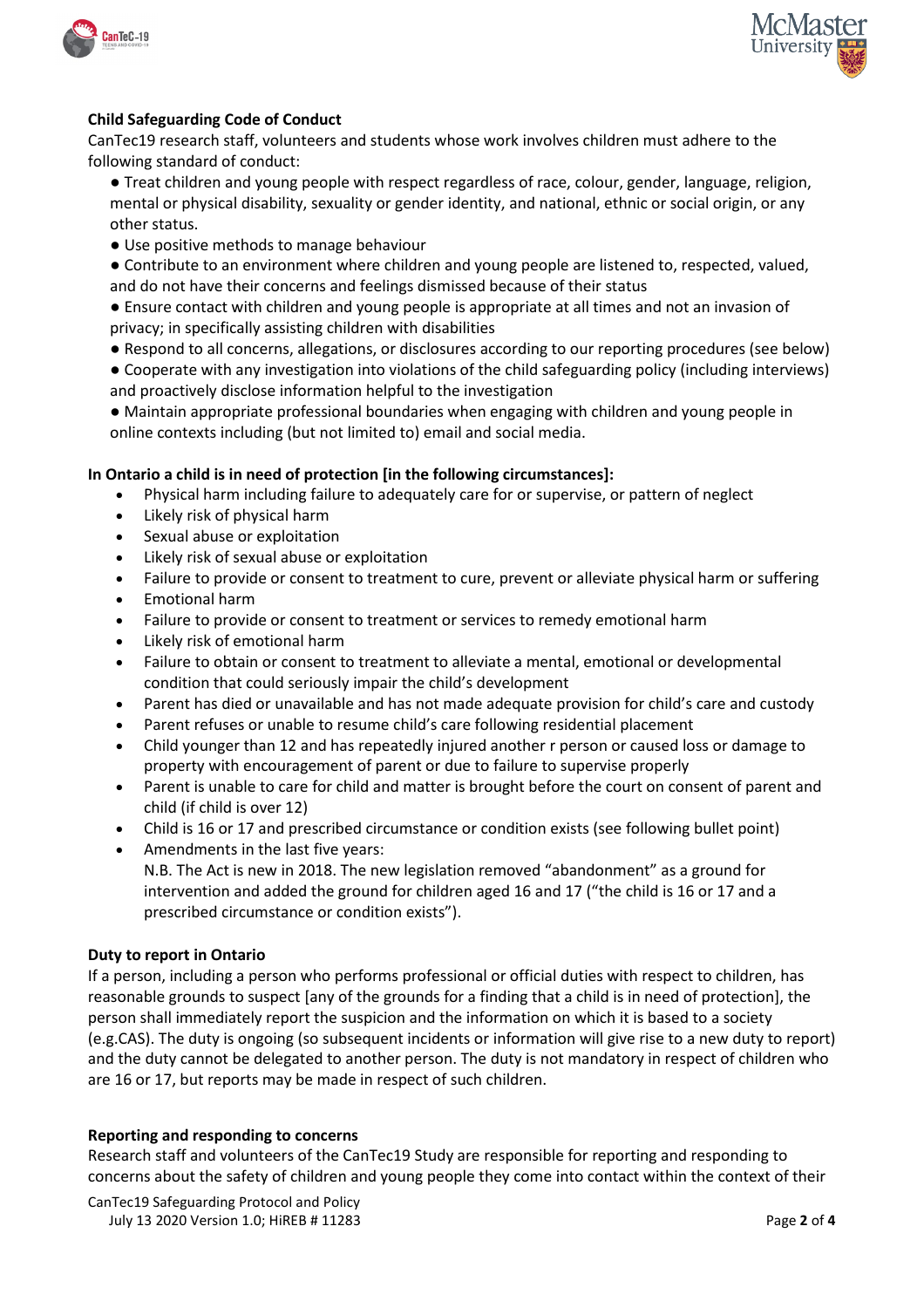



work. These guidelines are in addition to the legislative Child, Youth and Family Services Act, 2017 [http://www.children.gov.on.ca/htdocs/english/childrensaid/reportingabuse/index.aspx.](http://www.children.gov.on.ca/htdocs/english/childrensaid/reportingabuse/index.aspx) Research staff, volunteers and students should in particular be aware and familiar with legislative requirements around responding to reasonable suspicion of child abuse or neglect, and not consider these guidelines a substitute or alternative to them.

The following guidelines apply in responding to concerns about abuse and reporting them appropriately:

- Reports of abuse from children or young people are to be taken seriously and treated with respect. If a child approaches you about abuse:
	- Listen carefully, but do not press for information;

○ Let the child know what your next actions will be, and that you'll let them know what happens;

○ Do not investigate, inform, question or confront the alleged abuser; and

○ Record carefully what you heard on the reporting form (see below) and follow the reporting procedure.

● Suspicions or concerns about abuse arising in other contexts should follow the reporting procedure outlined below and file a concern using the protocol below (always in consulation with the protection lead, Dr. Catharine Munn). More information on filing reports to the Children's Aid Society can be found here:

<http://www.children.gov.on.ca/htdocs/English/childrensaid/societies/ocascomplaint.aspx>

### **In Hamilton:**

Catholic Children's Aid Society of Hamilton 735 King Street East, Hamilton, ON L8M 1A1 Bus: 905-525-2012 | Fax: 905-525-5606

The Children's Aid Society of Hamilton 26 Arrowsmith Road, Hamilton, ON L8N 4B9 Bus: 905-522-1121